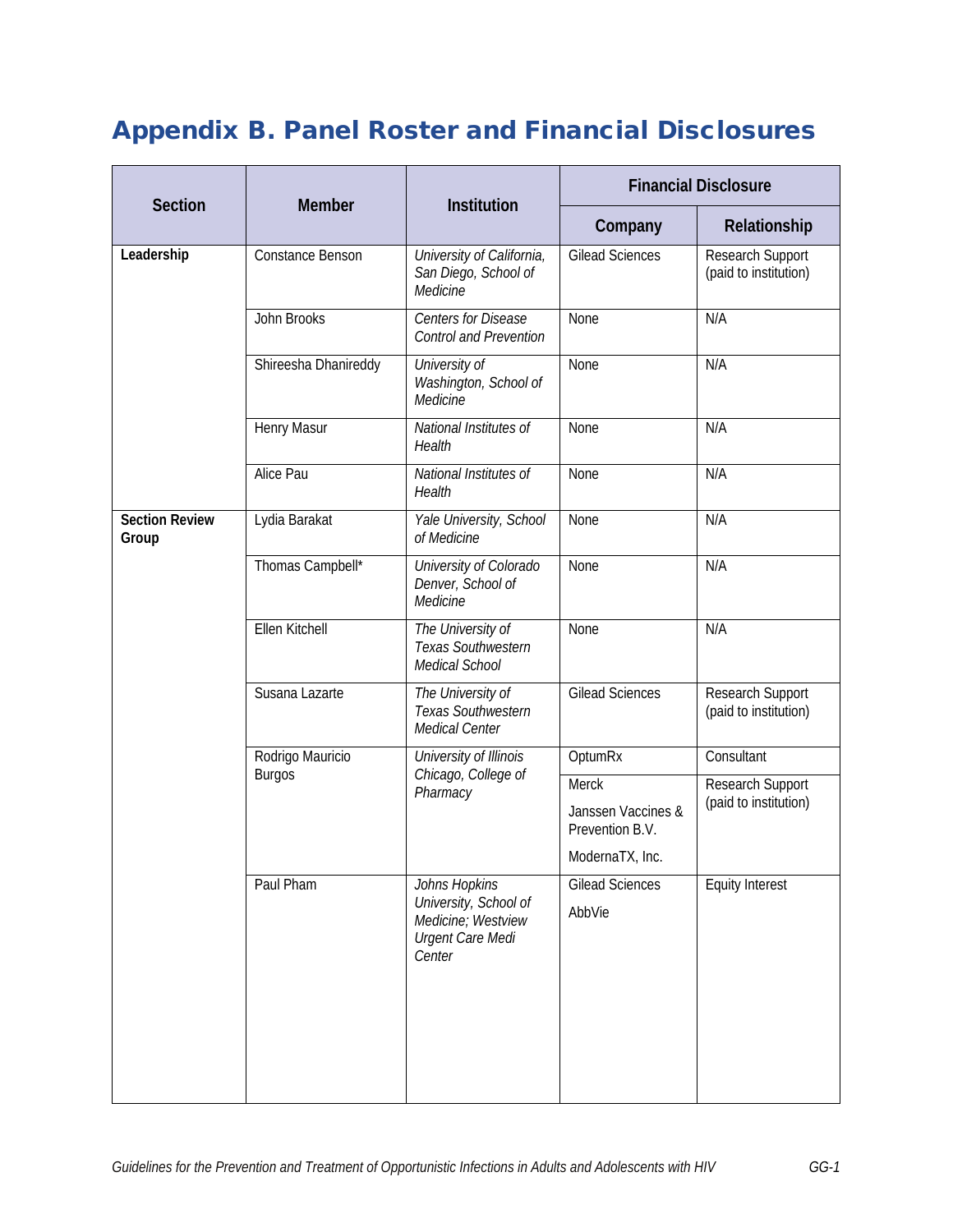|                                               | <b>Gregory Robbins</b> | Massachusetts<br>General Hospital                                                             | <b>AIDS Clinical Trial</b><br>Group | Research Support<br>(paid to institution) |
|-----------------------------------------------|------------------------|-----------------------------------------------------------------------------------------------|-------------------------------------|-------------------------------------------|
|                                               |                        |                                                                                               | Leonard-Meron<br><b>Biosciences</b> |                                           |
|                                               |                        |                                                                                               | <b>Gilead Sciences</b>              |                                           |
|                                               |                        |                                                                                               | Emergent<br><b>Biosolutions</b>     |                                           |
|                                               |                        |                                                                                               | Biotech USA, Inc.                   |                                           |
|                                               |                        |                                                                                               | inVentiv Health                     | Research Support<br>(paid to individual)  |
|                                               | Anandi Sheth           | Emory University,<br>School of Medicine                                                       | None                                | N/A                                       |
|                                               | William Short          | University of                                                                                 | ViiV Healthcare                     | Scientific Advisory                       |
|                                               |                        | Pennsylvania,<br>Perelman School of<br>Medicine                                               | <b>Gilead Sciences</b>              | Board                                     |
|                                               | Ronald Wilcox          | Health Resources and<br><b>Services</b><br>Administration                                     | None                                | N/A                                       |
| <b>Bacterial Enteric</b><br><b>Infections</b> | Anna Bowen             | Centers for Disease<br><b>Control and Prevention</b>                                          | None                                | N/A                                       |
|                                               | Paul Pham              | Johns Hopkins<br>University, School of<br>Medicine and<br>Westview Urgent Care<br>Medi Center | <b>Gilead Sciences</b><br>AbbVie    | <b>Equity Interest</b>                    |
|                                               | Susan Tuddenham        | Johns Hopkins<br>University, School of<br>Medicine                                            | None                                | N/A                                       |
|                                               | Cynthia Sears*         | Johns Hopkins                                                                                 | Janssen                             | Research Support                          |
|                                               |                        | University, School of<br>Medicine                                                             | <b>Bristol Myers</b><br>Squibb      | (paid to institution)                     |
|                                               | Brian Zanoni           | <b>Emory University,</b><br><b>School of Medicine</b>                                         | <b>Accordant Health</b><br>Services | Consultant                                |
| <b>Bartonellosis</b>                          | Nesli Basgoz           | <b>Harvard Medical</b><br><b>School</b>                                                       | Allergen                            | <b>Equity Interest</b>                    |
|                                               | <b>Bruno Chomel</b>    | University of California,<br>Davis, School of<br>Medicine                                     | None                                | N/A                                       |
|                                               | James Kirby            | <b>Harvard Medical</b><br>School                                                              | None                                | N/A                                       |
|                                               | Jane Koehler           | University of California,<br>San Francisco, School<br>of Medicine                             | None                                | N/A                                       |
|                                               | Stacey Rose*           | Baylor College of                                                                             | None                                | N/A                                       |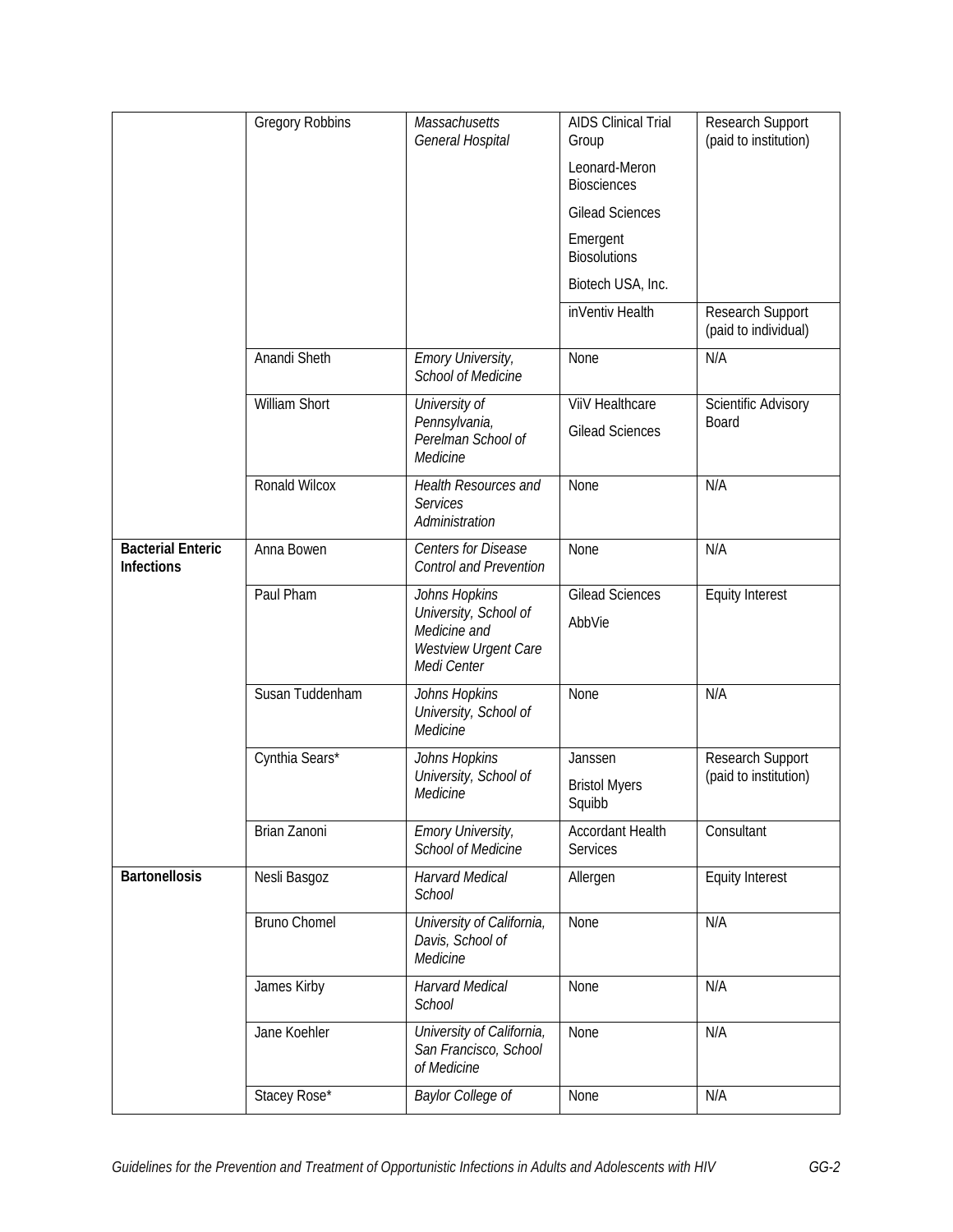|                                     |                    | Medicine                                                                              |                             |                              |
|-------------------------------------|--------------------|---------------------------------------------------------------------------------------|-----------------------------|------------------------------|
| Candidiasis                         | Michail Lionakis*  | National Institutes of<br>Health                                                      | None                        | N/A                          |
|                                     | Michael Mansour    | Massachusetts<br>General Hospital                                                     | GenMark<br>Diagnostics      | Scientific Advisory<br>Board |
|                                     |                    |                                                                                       | Genentech                   | Research Support             |
|                                     |                    |                                                                                       | Thermo Fisher<br>Scientific | (paid to institution)        |
|                                     |                    |                                                                                       | Sorrento<br>Therapeutics    | <b>Equity Interest</b>       |
|                                     |                    |                                                                                       | Vericel                     | Consultant                   |
|                                     |                    |                                                                                       | Pulsethera                  |                              |
|                                     |                    |                                                                                       | <b>NED Biosystems</b>       |                              |
|                                     |                    |                                                                                       | Day Zero<br>Diagnostics     |                              |
|                                     |                    |                                                                                       | Clear Creek Bio             |                              |
|                                     | Jeniel Nett        | University of<br>Wisconsin-Madison,<br>School of Medicine and<br><b>Public Health</b> | None                        | N/A                          |
|                                     | Sanjay Revankar    | Wayne State<br>University, School of<br>Medicine                                      | Merck                       | Consultant                   |
|                                     | Jack Sobel         | Wayne State<br>University, School of<br>Medicine                                      | None                        | N/A                          |
| Community-<br>Acquired<br>Pneumonia | Sushma Cribbs      | Emory University,<br>School of Medicine and<br>Department of<br>Veterans Affairs      | None                        | N/A                          |
|                                     | Kristina Crothers* | University of<br>Washington, School of<br>Medicine                                    | None                        | N/A                          |
|                                     | Miwako Kobayashi   | <b>Centers for Disease</b><br><b>Control and Prevention</b>                           | None                        | N/A                          |
|                                     | Robert Miller      | <b>University College</b><br>London, England                                          | None                        | N/A                          |
|                                     | Michael Niederman  | <b>Weill Cornell Medicine</b>                                                         | Pfizer                      | Scientific Advisory          |
|                                     |                    |                                                                                       | Merck                       | Board                        |
|                                     |                    |                                                                                       | AbbVie                      |                              |
|                                     |                    |                                                                                       | N8 Medical                  |                              |
|                                     |                    |                                                                                       | Shionogi                    |                              |
|                                     |                    |                                                                                       | Thermo Fisher               |                              |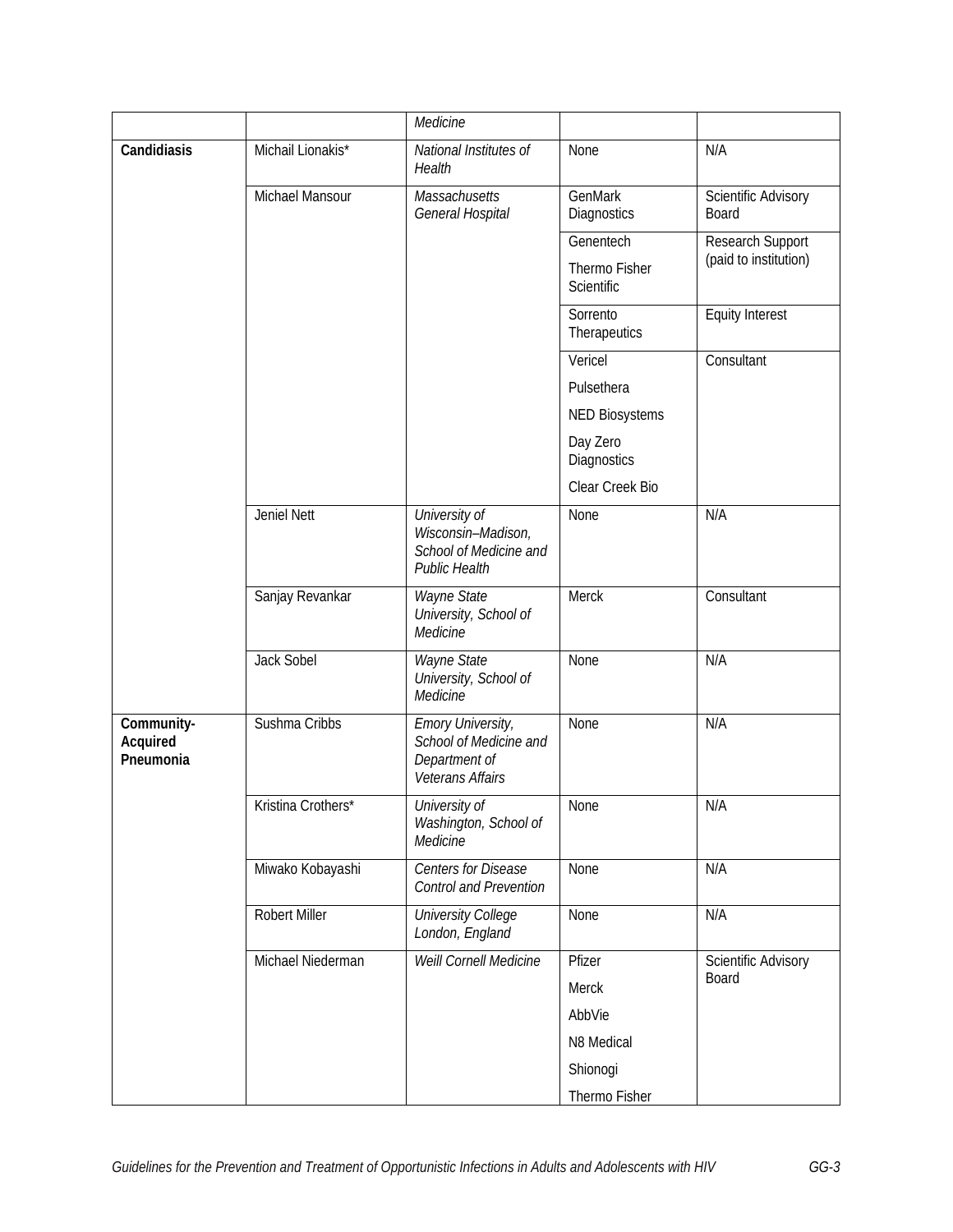|                                                  |                                     |                                                                                                              | Scientific             |                                           |
|--------------------------------------------------|-------------------------------------|--------------------------------------------------------------------------------------------------------------|------------------------|-------------------------------------------|
|                                                  |                                     |                                                                                                              | <b>IQVIA</b>           | Data Safety<br>Monitoring Board           |
|                                                  |                                     |                                                                                                              | Shionogi               | Research Support                          |
|                                                  |                                     |                                                                                                              | Merck                  | (paid to institution)                     |
|                                                  |                                     |                                                                                                              | Bayer                  |                                           |
|                                                  | Maria Rodriguez-<br><b>Barradas</b> | Michael E. DeBakey<br><b>Veterans Affairs</b><br>Medical Center; Baylor<br>College of Medicine               | None                   | N/A                                       |
| Cryptosporidiosis/<br>Microsporidiosis           | Mahalia Desruisseaux                | Yale University, School<br>of Medicine                                                                       | None                   | N/A                                       |
|                                                  | Michele Hlavsa                      | Centers for Disease<br><b>Control and Prevention</b>                                                         | None                   | N/A                                       |
|                                                  | Nagalingeswaran<br>Kumarasamy       | Brown University,<br>Warren Alpert Medical<br>School                                                         | None                   | N/A                                       |
|                                                  | Honorine Ward                       | Tufts University,<br><b>School of Medicine</b>                                                               | None                   | N/A                                       |
|                                                  | Louis Weiss*                        | Albert Einstein College<br>of Medicine                                                                       | None                   | N/A                                       |
|                                                  | <b>Clinton White</b>                | The University of<br>Texas Medical Branch                                                                    | None                   | N/A                                       |
|                                                  | Lihua Xiao                          | <b>Centers for Disease</b><br><b>Control and Prevention</b>                                                  | None                   | N/A                                       |
| Geographic<br>Opportunistic<br><b>Infections</b> | Naomi Aronson                       | <b>Uniformed Services</b><br>University of the Health<br>Sciences, F. Edward<br>Hebert School of<br>Medicine | <b>Wellcome Trust</b>  | Scientific Advisory<br><b>Board</b>       |
|                                                  | Andrea Boggild                      | University of Toronto,<br>Department of<br>Medicine                                                          | None                   | N/A                                       |
|                                                  | Thuy Le                             | Duke University,<br><b>School of Medicine</b>                                                                | <b>Gilead Sciences</b> | Research Support<br>(paid to institution) |
|                                                  | Rojelio Mejia                       | <b>Baylor College of</b><br>Medicine                                                                         | Romark, L.C.           | Research Support<br>(paid to institution) |
|                                                  | Edward Mitre*                       | <b>Uniformed Services</b><br>University of the Health<br>Sciences, F. Edward<br>Hebert School of<br>Medicine | None                   | N/A                                       |
|                                                  | Susan Montgomery                    | Centers for Disease<br><b>Control and Prevention</b>                                                         | None                   | N/A                                       |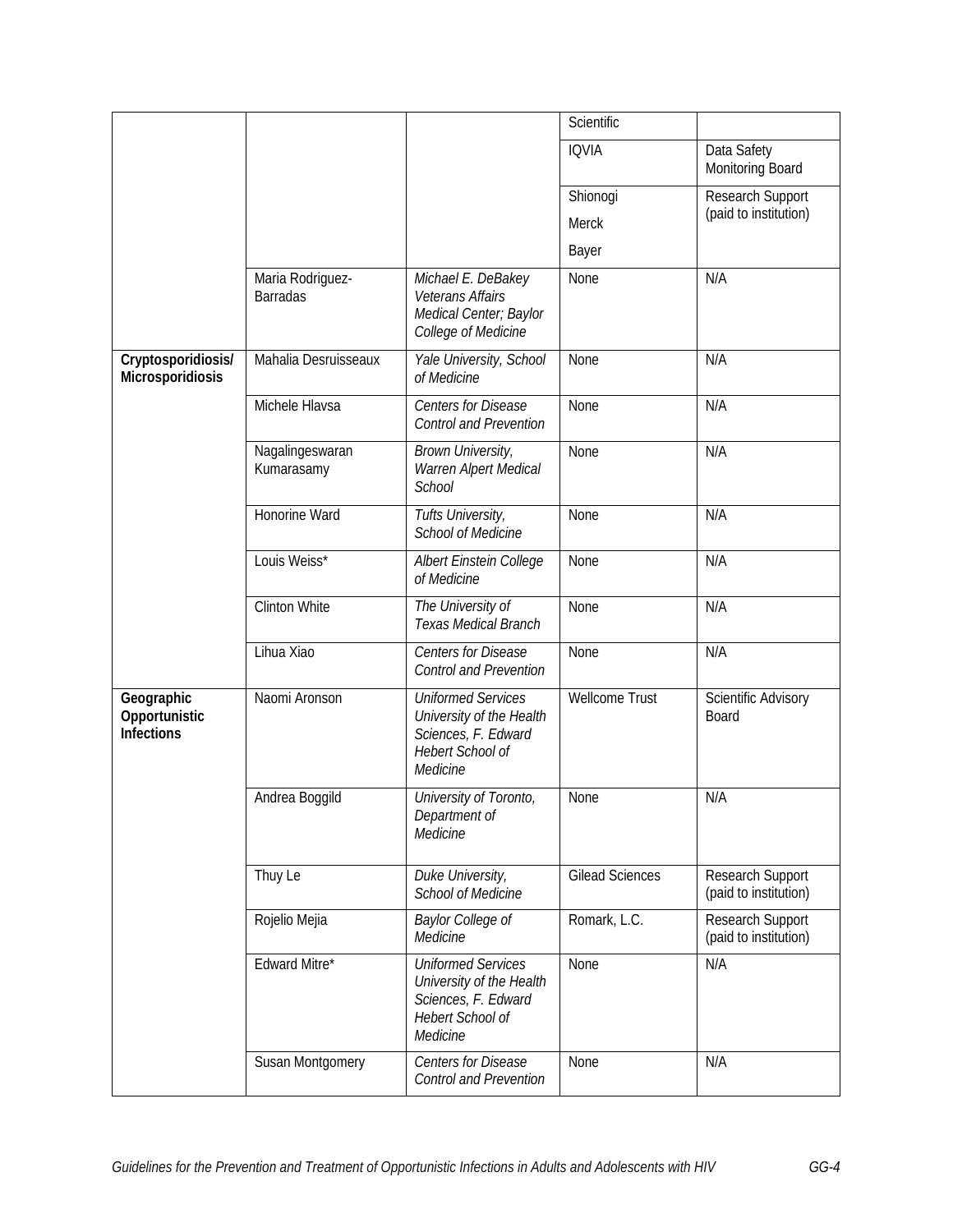| <b>Hepatitis B Virus</b> | Debika Bhattacharya  | University of California,<br>Los Angeles, David<br>Geffen School of<br>Medicine          | <b>Gilead Sciences</b>                            | Research Support<br>(paid to institution)                              |
|--------------------------|----------------------|------------------------------------------------------------------------------------------|---------------------------------------------------|------------------------------------------------------------------------|
|                          | Laura Cooley         | <b>Centers for Disease</b><br><b>Control and Prevention</b>                              | None                                              | N/A                                                                    |
|                          | Claudia Hawkins      | Northwestern<br>University, Feinberg<br>School of Medicine                               | None                                              | N/A                                                                    |
|                          | <b>Marion Peters</b> | Northwestern<br>University, Feinberg<br>School of Medicine                               | <b>Aligos Therapeutics</b><br>Antios Therapeutics | Scientific Advisory<br>Board                                           |
|                          | Chloe Thio*          | Johns Hopkins<br>University, School of<br>Medicine                                       | AlloVir                                           | <b>Scientific Advisory</b><br>Board                                    |
| <b>Hepatitis C Virus</b> | Meena Bansal         | Mount Sinai, Icahn<br><b>School of Medicine</b>                                          | None                                              | N/A                                                                    |
|                          | <b>Arthur Kim</b>    | <b>Harvard Medical</b><br>School                                                         | Kintor<br>Pharmaceuticals                         | Data Monitoring<br>Committee                                           |
|                          | Nina Kim             | University of<br>Washington, School of<br>Medicine and School of<br><b>Public Health</b> | <b>Gilead FOCUS</b><br>grant                      | Research Support<br>(paid to institution)                              |
|                          | Susanna Naggie       | Duke University,<br><b>School of Medicine</b>                                            | Vir Biotechnology                                 | <b>Equity Interest</b>                                                 |
|                          |                      |                                                                                          | Vir Biotechnology                                 | Scientific Advisory                                                    |
|                          |                      |                                                                                          | BioMarin                                          | Board                                                                  |
|                          |                      |                                                                                          | Theratechnologies                                 |                                                                        |
|                          |                      |                                                                                          | AbbVie                                            | Research Support<br>(paid to institution)<br>Adjudication<br>Committee |
|                          |                      |                                                                                          | <b>Gilead Sciences</b>                            |                                                                        |
|                          |                      |                                                                                          | FHI 360                                           |                                                                        |
|                          |                      |                                                                                          | PRA/BMS                                           |                                                                        |
|                          | Mark Sulkowski       | Johns Hopkins<br>University, School of                                                   | Arbutus                                           | Scientific Advisory<br>Board                                           |
|                          |                      | Medicine                                                                                 | Assembly Bio                                      |                                                                        |
|                          |                      |                                                                                          | Atea                                              |                                                                        |
|                          |                      |                                                                                          | Antios                                            |                                                                        |
|                          |                      |                                                                                          | AbbVie                                            |                                                                        |
|                          |                      |                                                                                          | <b>Gilead Sciences</b>                            |                                                                        |
|                          |                      |                                                                                          | Virion                                            |                                                                        |
|                          |                      |                                                                                          | AbbVie                                            | Research Support<br>(paid to institution)                              |
|                          |                      |                                                                                          | Assembly Bio                                      |                                                                        |
|                          |                      |                                                                                          | <b>Gilead Sciences</b>                            |                                                                        |
|                          |                      |                                                                                          | Janssen                                           |                                                                        |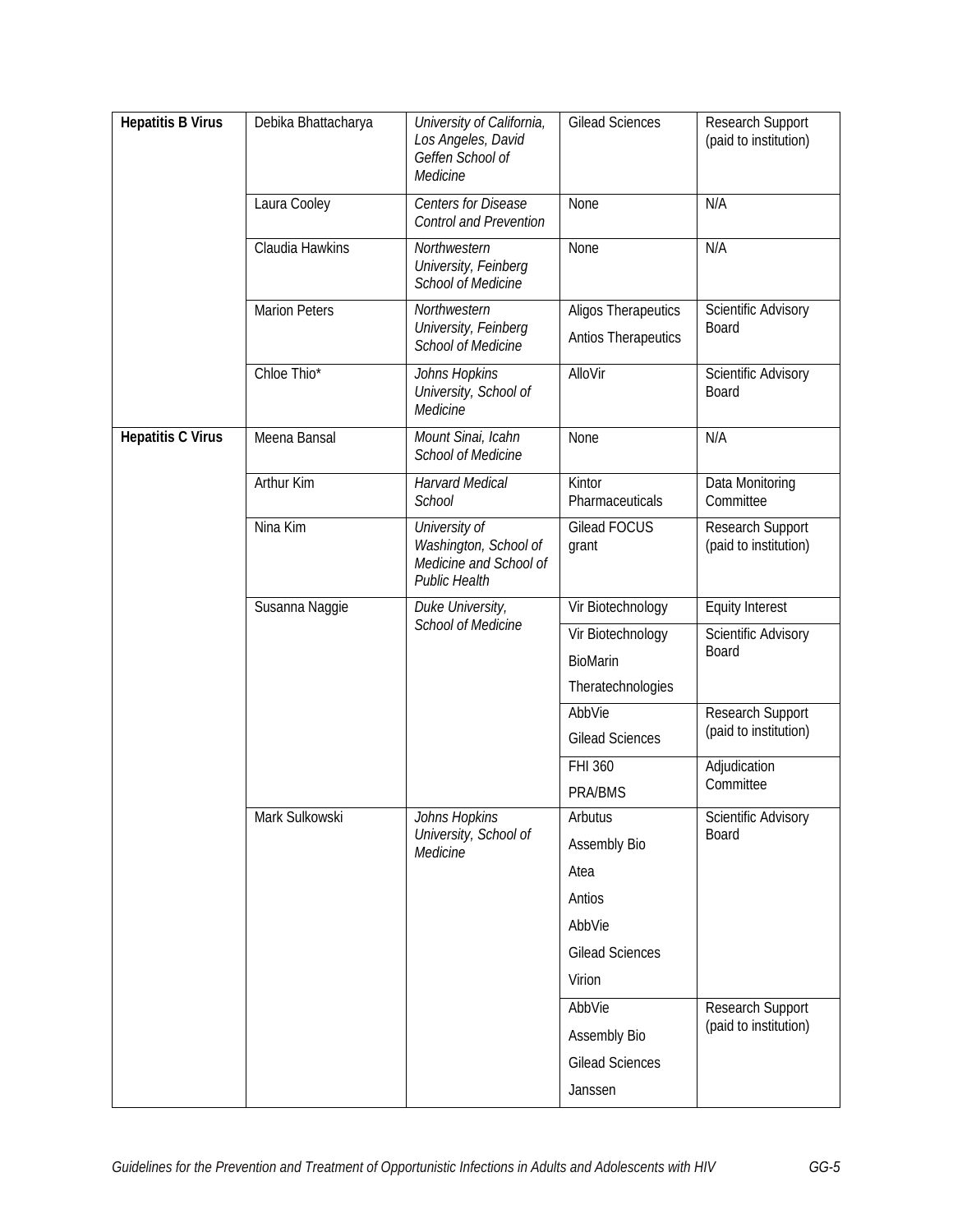|                        |                         |                                                                                                    | Contrafect                                                                   |                                                 |
|------------------------|-------------------------|----------------------------------------------------------------------------------------------------|------------------------------------------------------------------------------|-------------------------------------------------|
|                        |                         |                                                                                                    | EigerBio                                                                     |                                                 |
|                        | Merceditas Villanueva   | Yale University, School<br>of Medicine                                                             | None                                                                         | N/A                                             |
|                        | David Wyles*            | Denver Health Medical<br>Center and University<br>of Colorado Denver,<br><b>School of Medicine</b> | <b>Gilead Sciences</b>                                                       | Research Support<br>(paid to institution)       |
| Herpes (HHV-8/<br>CMV) | Gary Holland            | University of California,<br>Los Angeles, David<br>Geffen School of<br>Medicine                    | None                                                                         | N/A                                             |
|                        | Christine Johnston      | University of<br>Washington, School of<br>Medicine                                                 | <b>Gilead Sciences</b><br>AbbVie                                             | Consultant                                      |
|                        | Warren Phipps*          | University of<br>Washington, School of<br>Medicine                                                 | None                                                                         | N/A                                             |
|                        | Ramya Ramaswami         | National Institutes of<br>Health                                                                   | Celgene/BMS<br><b>EMD Serono</b><br>Janssen<br>CTI BioPharma<br><b>Merck</b> | Research Support<br>(paid to institution)       |
|                        | Shannon Ross            | The University of<br>Alabama at<br>Birmingham, School of<br>Medicine                               | None                                                                         | N/A                                             |
| Herpes (HSV/VZV)       | <b>Christine Durand</b> | Johns Hopkins<br>University, School of<br>Medicine                                                 | AbbVie<br><b>Gilead Sciences</b><br>GlaxoSmithKline                          | Research Support<br>(paid to institution)       |
|                        |                         |                                                                                                    | <b>Gilead Sciences</b>                                                       | <b>Grant Review</b><br>Committee,<br>Honorarium |
|                        | John Gnann              | Medical University of                                                                              | GlaxoSmithKline                                                              | Consultant                                      |
|                        |                         | South Carolina                                                                                     | BioCryst                                                                     | Data Safety<br>Monitoring Board                 |
|                        | Gary Holland            | University of California,<br>Los Angeles, David<br>Geffen School of<br>Medicine                    | None                                                                         | N/A                                             |
|                        | Christine Johnston      | University of<br>Washington, School of<br>Medicine                                                 | <b>Gilead Sciences</b><br>AbbVie                                             | Consultant                                      |
|                        | Shannon Ross            | The University of                                                                                  | None                                                                         | N/A                                             |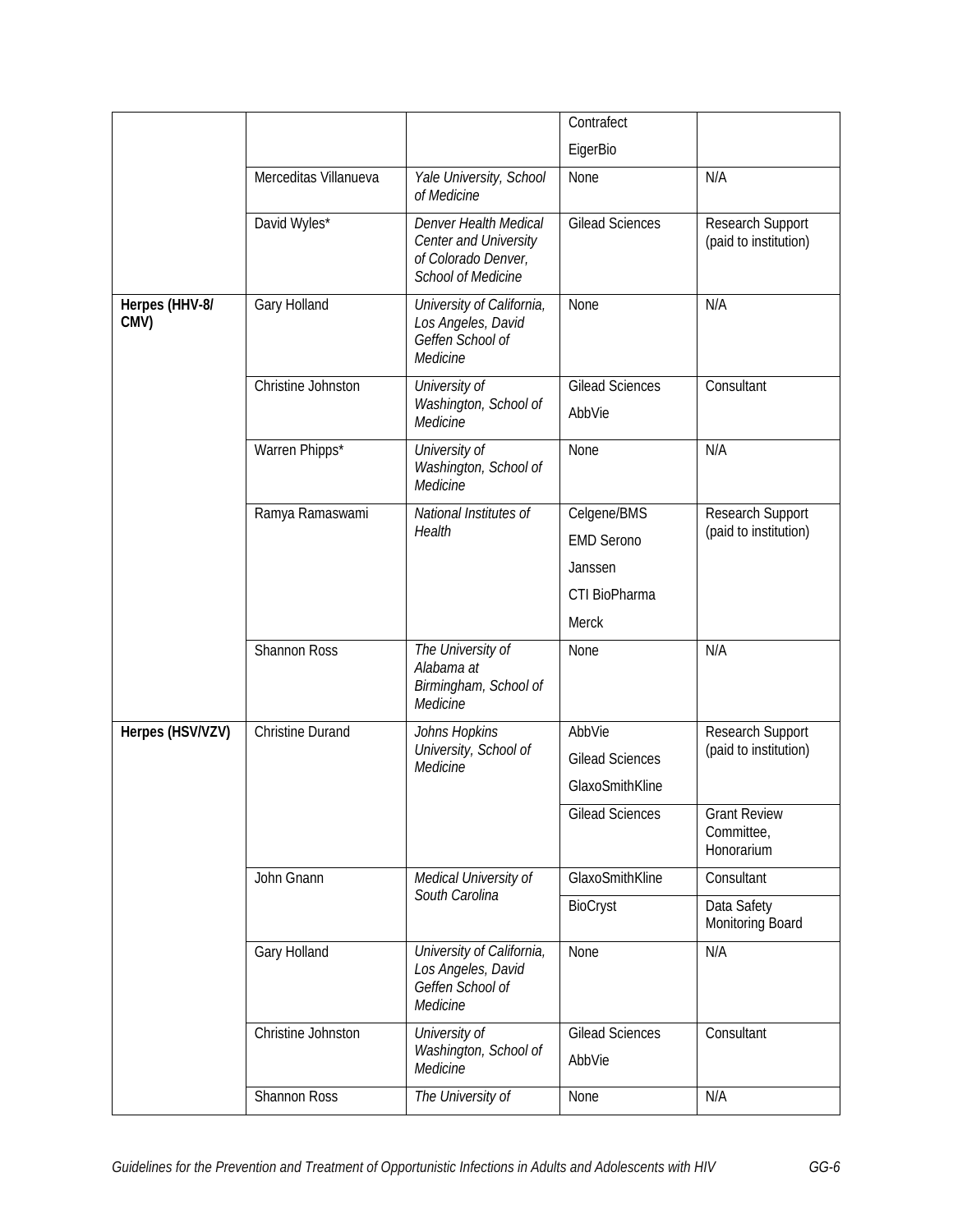|                |                       | Alabama at<br>Birmingham, School of<br>Medicine                      |                                          |                                           |
|----------------|-----------------------|----------------------------------------------------------------------|------------------------------------------|-------------------------------------------|
|                | Nicholas Van Wagoner* | The University of<br>Alabama at<br>Birmingham, School of<br>Medicine | None                                     | N/A                                       |
| Human          | Darron Brown          | Indiana University,                                                  | Pfizer                                   | <b>Equity Interest</b>                    |
| Papillomavirus |                       | School of Medicine                                                   | Johnson & Johnson                        |                                           |
|                |                       |                                                                      | Novavax                                  |                                           |
|                |                       |                                                                      | Lilly                                    |                                           |
|                |                       |                                                                      | PDS Biotechnology                        | <b>Scientific Advisory</b><br>Board       |
|                |                       |                                                                      | Merck                                    | Research Support<br>(paid to institution) |
|                | Susan Cu-Uvin*        | Brown University,<br>Warren Alpert Medical<br>School                 | <b>United Nations</b><br>Population Fund | Research Support<br>(paid to institution) |
|                |                       |                                                                      |                                          |                                           |
|                | Mark Einstein         | Rutgers New Jersey<br>Medical School                                 | AstraZeneca                              | Research Support<br>(paid to institution) |
|                |                       |                                                                      | Inovio                                   |                                           |
|                |                       |                                                                      | lovance                                  |                                           |
|                |                       |                                                                      | Johnson & Johnson                        |                                           |
|                |                       |                                                                      | Pfizer                                   |                                           |
|                |                       |                                                                      | <b>VBL Therapeutics</b>                  |                                           |
|                |                       |                                                                      | <b>Becton Dickinson</b><br>and Company   | Consulting Fee<br>(paid to institution)   |
|                |                       |                                                                      | Douglas                                  |                                           |
|                |                       |                                                                      | Inovio                                   |                                           |
|                |                       |                                                                      | Merck                                    |                                           |
|                |                       |                                                                      | Papivax                                  |                                           |
|                |                       |                                                                      | PDS Biotechnology                        |                                           |
|                | Lauri Markowitz       | Centers for Disease<br>Control and Prevention                        | None                                     | N/A                                       |
|                | L. Stewart Massad     | Washington University<br>School of Medicine in<br>St. Louis          | None                                     | N/A                                       |
|                | Anna-Barbara Moscicki | University of California,                                            | Merck                                    | Scientific Advisory                       |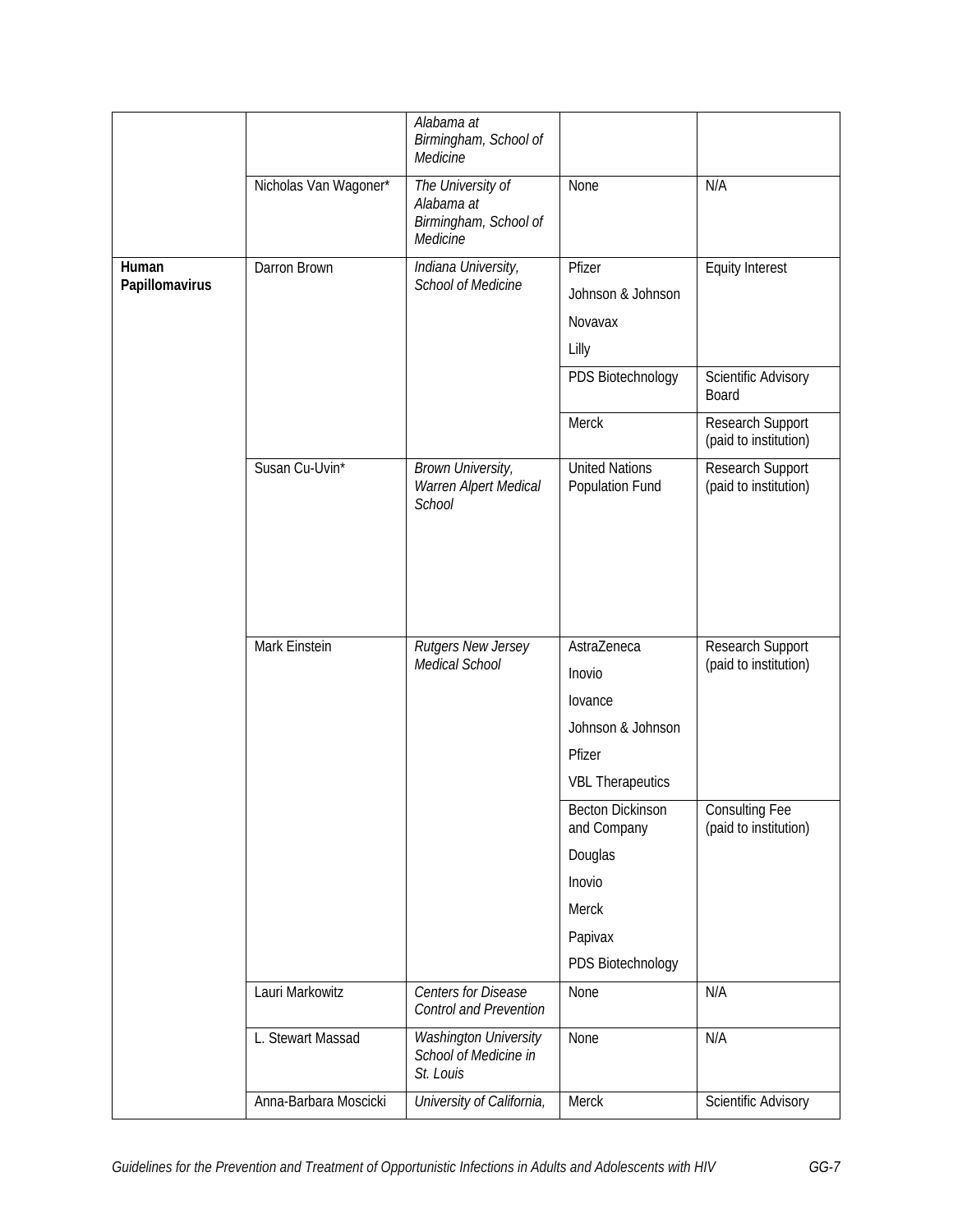|                         |                         | Los Angeles, School of<br>Medicine                                                    |                                                             | Board                                     |
|-------------------------|-------------------------|---------------------------------------------------------------------------------------|-------------------------------------------------------------|-------------------------------------------|
|                         | Joel Palefsky           | University of California,<br>San Francisco, School<br>of Medicine                     | Merck                                                       | Research Support<br>(paid to institution) |
|                         | <b>Elizabeth Stier</b>  | <b>Boston University</b><br>Medical Center                                            | None                                                        | N/A                                       |
|                         | <b>Howard Strickler</b> | Albert Einstein College<br>of Medicine                                                | <b>Arbor Vista</b>                                          | Research Support                          |
|                         |                         |                                                                                       | MTM Laboratories/<br>Ventura-Roche                          | (paid to institution)                     |
|                         |                         |                                                                                       | <b>BD Diagnostics</b>                                       |                                           |
|                         | John Weiser             | Centers for Disease<br><b>Control and Prevention</b>                                  | None                                                        | N/A                                       |
|                         | <b>Timothy Wilkin</b>   | Weill Cornell Medicine                                                                | Merck                                                       | Scientific Advisory<br>Board              |
|                         |                         |                                                                                       | Merck                                                       | Research Support                          |
|                         |                         |                                                                                       | <b>ViiV Healthcare</b>                                      | (paid to institution)                     |
| Immunizations           | Shireesha Dhanireddy    | University of<br>Washington, School of<br>Medicine                                    | None                                                        | N/A                                       |
|                         | <b>Ellen Eaton</b>      | The University of<br>Alabama at<br>Birmingham, Heersink                               | DKBmed, Clinical<br>Care Options, IAS-<br><b>USA</b>        | Consultant                                |
|                         |                         | <b>School of Medicine</b>                                                             | <b>Gilead Research</b><br>Scholars Program in<br><b>HIV</b> | Research Support<br>(paid to institution) |
|                         | Robyn Neblett Fanfair   | <b>Centers for Disease</b><br><b>Control and Prevention</b>                           | None                                                        | N/A                                       |
|                         | <b>Philip Peters</b>    | <b>Centers for Disease</b><br><b>Control and Prevention</b>                           | None                                                        | N/A                                       |
|                         | Daniel Solomon*         | <b>Harvard Medical</b><br>School                                                      | None                                                        | N/A                                       |
| <b>Invasive Mycoses</b> | Neil Ampel              | The University of<br>Arizona, College of<br>Medicine                                  | None                                                        | N/A                                       |
|                         | David Boulware          | University of Minnesota<br>Medical School                                             | <b>Appili Therapeutics</b><br>Matinas BioPharma             | Research Support<br>(paid to institution) |
|                         | Richard Hamill          | Baylor College of<br>Medicine                                                         | None                                                        | N/A                                       |
|                         | Carol Kauffman*         | University of Michigan<br>Medical School;<br>Veterans Affairs Ann<br>Arbor Healthcare | Cidara Therapeutics<br>Laboratoires SMB<br>S.A.             | Data Safety<br>Monitoring Board           |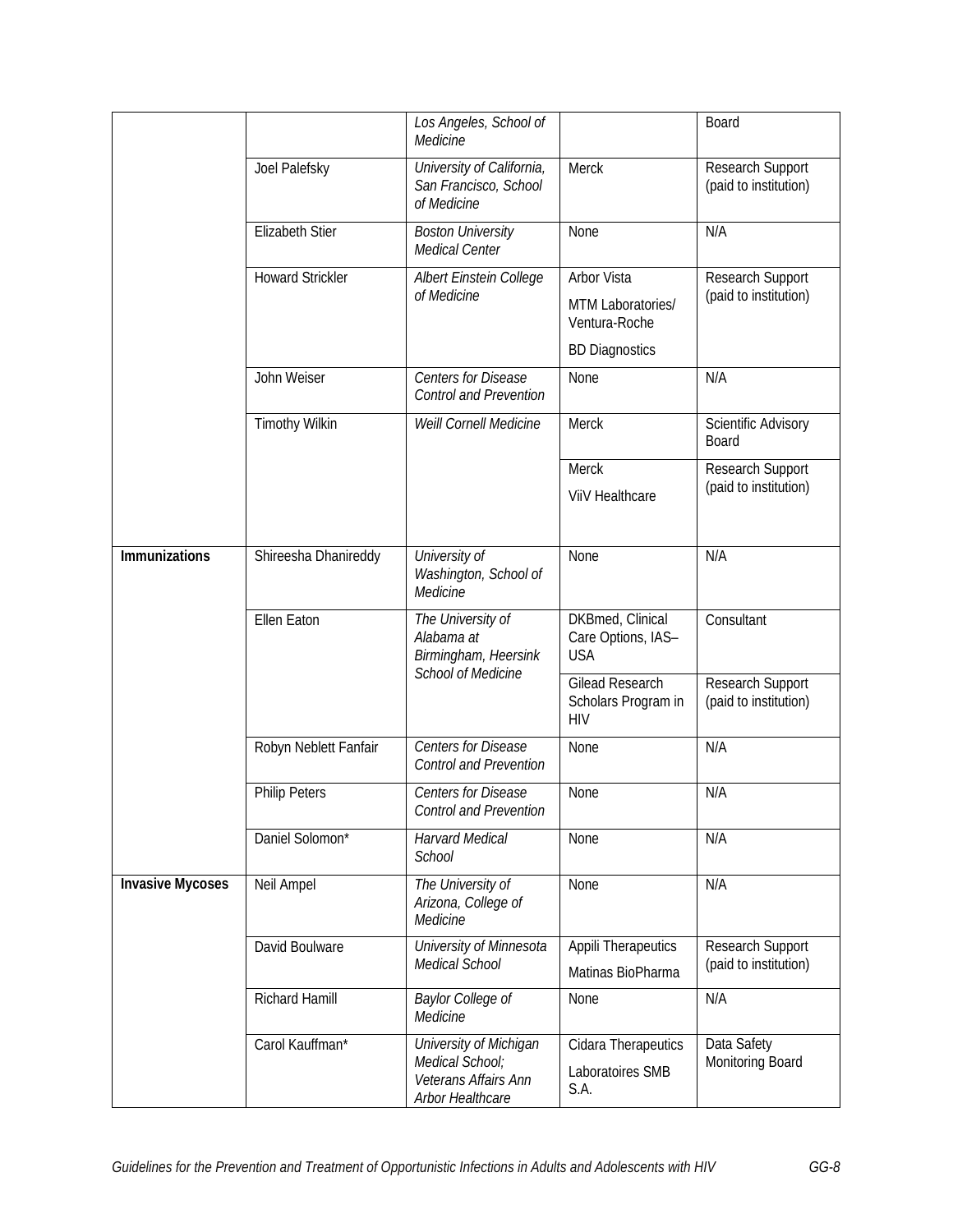|                                |                         | System                                                           |                                                     |                                           |
|--------------------------------|-------------------------|------------------------------------------------------------------|-----------------------------------------------------|-------------------------------------------|
|                                | Marisa Miceli           | University of Michigan<br><b>Medical School</b>                  | <b>SCYNEXIS</b><br>F <sub>2</sub> G<br>Mayne Pharma | Research Support<br>(paid to institution) |
|                                |                         |                                                                  | <b>SCYNEXIS</b>                                     | Data Safety<br>Monitoring Board           |
|                                |                         |                                                                  | Astellas Pharma                                     | Consulting                                |
|                                | Peter Pappas            | The University of<br>Alabama at<br>Birmingham, School of         | Astellas Pharma<br>Merck                            | Research Support<br>(paid to institution) |
|                                |                         | Medicine                                                         | Cidara Therapeutics                                 | Scientific Advisory<br>Board              |
|                                |                         |                                                                  | <b>SCYNEXIS</b>                                     | Advisory Board<br>(Research Support)      |
|                                | John Perfect            | Duke University,<br><b>School of Medicine</b>                    | Pfizer                                              | Scientific Advisory<br>Board              |
| Mycobacterium<br>avium Complex | Jacqueline Achkar       | Albert Einstein College<br>of Medicine                           | None                                                | N/A                                       |
|                                | Constance Benson*       | University of California,<br>San Diego, School of<br>Medicine    | <b>Gilead Sciences</b>                              | Research Support<br>(paid to institution) |
|                                | Maura Manion            | National Institutes of<br>Health                                 | None                                                | N/A                                       |
| Mycobacterium<br>tuberculosis  | James Brust*            | Albert Einstein College<br>of Medicine                           | None                                                | N/A                                       |
|                                | Kelly Dooley            | Johns Hopkins<br>University, School of<br>Medicine               | None                                                | N/A                                       |
|                                | Neela Goswami           | <b>Centers for Disease</b><br><b>Control and Prevention</b>      | None                                                | N/A                                       |
|                                | Scott Heysell           | University of Virginia,<br>School of Medicine                    | None                                                | N/A                                       |
|                                | Graeme Meintjes         | University of Cape<br>Town, Faculty of<br><b>Health Sciences</b> | None                                                | N/A                                       |
|                                | Sarita Shah             | Centers for Disease<br><b>Control and Prevention</b>             | None                                                | N/A                                       |
|                                | <b>Timothy Sterling</b> | Vanderbilt University<br>Medical Center                          | None                                                | N/A                                       |
| Pharmacology                   | Jomy George             | National Institutes of<br>Health                                 | None                                                | N/A                                       |
|                                | Emily Heil              | University of Maryland,<br>School of Pharmacy                    | Lexi-Comp                                           | Consultant                                |
|                                | Safia Kuriakose*        | National Institutes of                                           | None                                                | N/A                                       |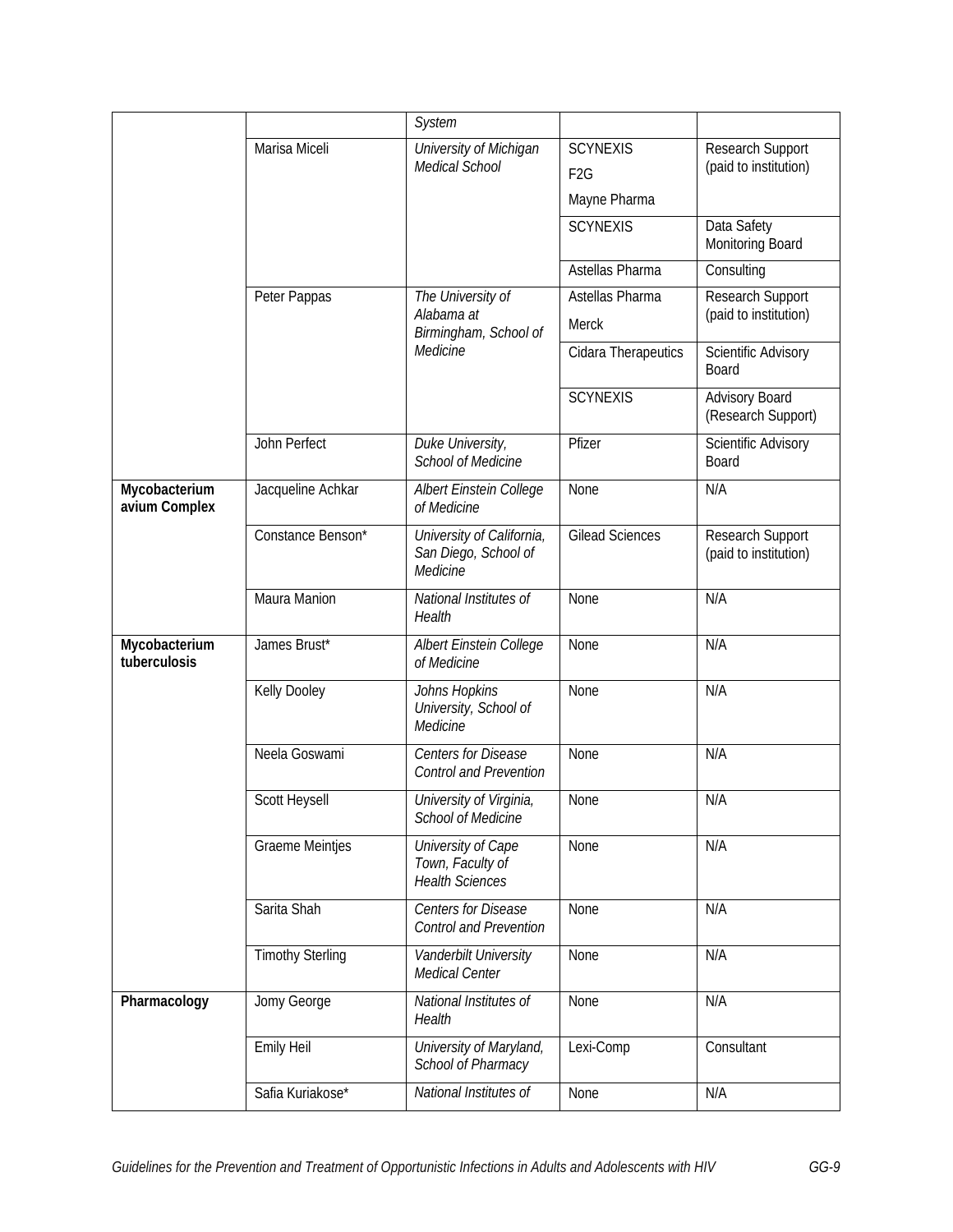|                |                                                                                | Health                                                                                                         |                                                                                 |                                                                |
|----------------|--------------------------------------------------------------------------------|----------------------------------------------------------------------------------------------------------------|---------------------------------------------------------------------------------|----------------------------------------------------------------|
|                | Alice Pau                                                                      | National Institutes of<br>Health                                                                               | None                                                                            | N/A                                                            |
|                | Charles Peloquin                                                               | University of Florida,<br>College of Pharmacy                                                                  | None                                                                            | N/A                                                            |
| <b>PML/JCV</b> | Shruti Agnihotri                                                               | The University of<br>Alabama at<br>Birmingham, School of<br>Medicine                                           | Moderna<br>Pfizer<br><b>Gilead Sciences</b><br>Johnson & Johnson                | <b>Equity Interest</b>                                         |
|                | Paola Cinque                                                                   | San Raffaele Scientific<br>Institute, Milan, Italy                                                             | Janssen<br>Cellevolve<br><b>Gilead Sciences</b>                                 | Consultant<br>Scientific Advisory<br>Board<br>Research Support |
|                |                                                                                |                                                                                                                | ViiV Healthcare                                                                 | (paid to institution)                                          |
|                | David Clifford*<br>Washington University<br>School of Medicine in<br>St. Louis |                                                                                                                | Roche<br>Board<br>Takeda<br><b>Seattle Genetics</b><br>Arena<br>Pharmaceuticals | Scientific Advisory                                            |
|                |                                                                                | Wave Life Sciences<br>Excision<br>BioTherapeutics,<br>Inc.<br>Sanofi Genzyme<br>Atara<br>Biotherapeutics, Inc. | Data Safety<br>Monitoring Board                                                 |                                                                |
|                | Irene Cortese                                                                  | National Institutes of<br>Health                                                                               | Nouscom AG<br>Keires AG<br>PDC*line Pharma<br>Life Sciences<br>Partners CV      | <b>Equity Interest</b>                                         |
|                | Christina Marra                                                                | University of<br>Washington, School of<br>Medicine                                                             | None                                                                            | N/A                                                            |
|                | Jose M. Miro                                                                   | Hospital Clinic-<br>IDIBAPS, University of<br>Barcelona, Spain                                                 | None                                                                            | N/A                                                            |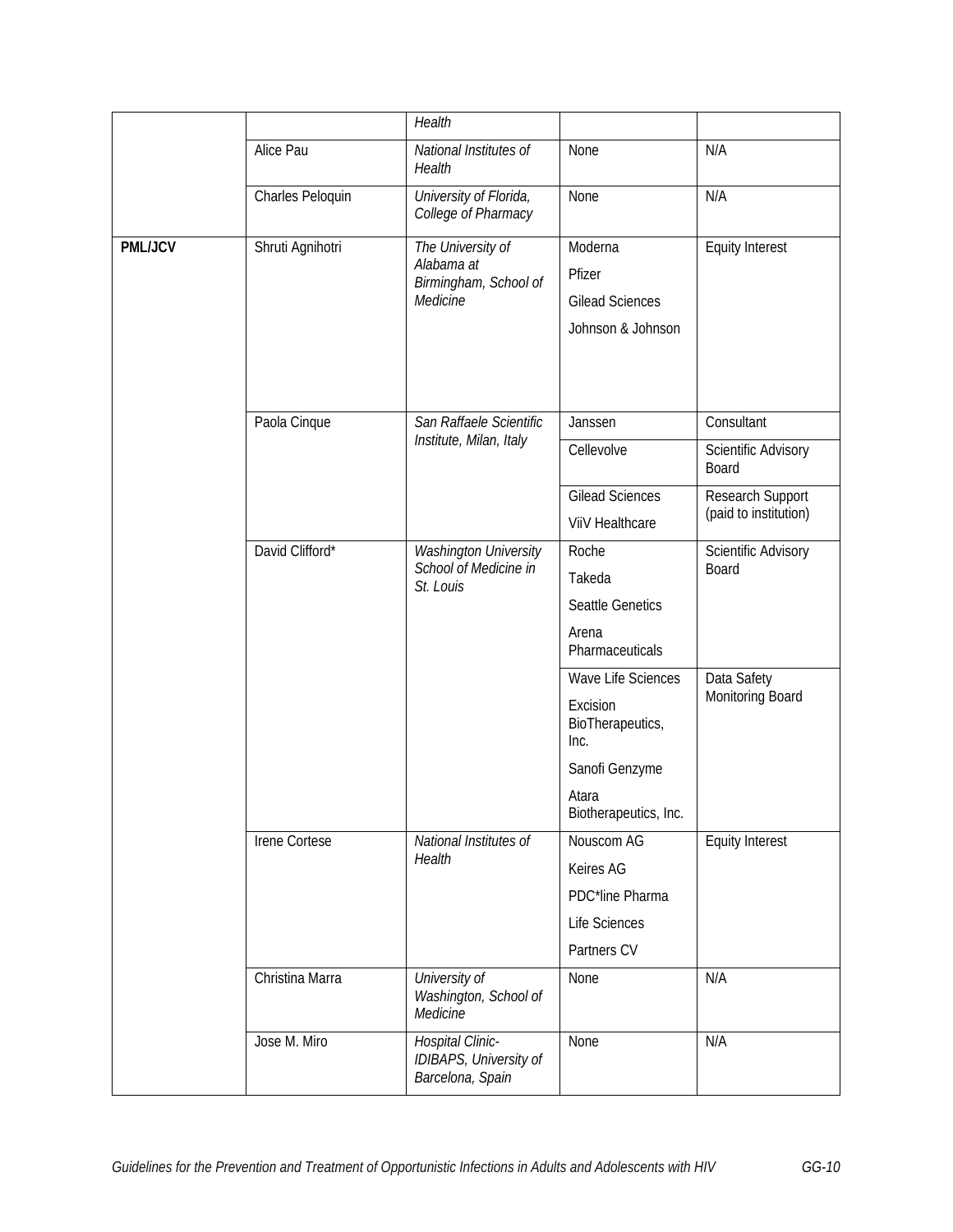| Pneumocystis<br>Pneumonia | Kristina Crothers    | University of<br>Washington, School of<br>Medicine                                       | None                                      | N/A                                       |
|---------------------------|----------------------|------------------------------------------------------------------------------------------|-------------------------------------------|-------------------------------------------|
|                           | Hansjakob Furrer     | Universitatsspital Bern,<br>Switzerland                                                  | <b>Gilead Sciences</b><br>ViiV Healthcare | Research Support<br>(paid to institution) |
|                           | Jannik Helweg-Larsen | Rigshospitalet,<br>Copenhagen<br>University, Denmark                                     | None                                      | N/A                                       |
|                           | Aley Kalapila        | <b>Emory University,</b><br><b>School of Medicine</b>                                    | None                                      | N/A                                       |
|                           | Joseph Kovacs*       | National Institutes of<br>Health                                                         | Matinas BioPharma<br><b>Merck</b>         | Research Support<br>(paid to institution) |
|                           | <b>Robert Miller</b> | <b>University College</b><br>London, England                                             | None                                      | N/A                                       |
|                           | <b>Alison Morris</b> | University of Pittsburgh<br>Medical School                                               | None                                      | N/A                                       |
|                           | Sean Wasserman       | University of Cape<br>Town, South Africa,<br>Faculty of Health<br><b>Sciences</b>        | None                                      | N/A                                       |
| Pregnancy                 | Jean Anderson        | Johns Hopkins<br>University, School of<br>Medicine                                       | <b>DKBmed</b>                             | Research Support<br>(paid to institution) |
|                           | Katherine Bunge      | <b>UPMC Magee-</b><br>Womens Hospital                                                    | None                                      | N/A                                       |
|                           | Nahida Chakhtoura*   | National Institutes of<br>Health                                                         | None                                      | N/A                                       |
|                           | Oluwatosin Goje      | Cleveland Clinic,<br>Lerner College of                                                   | <b>SCYNEXIS</b>                           | Consultant                                |
|                           |                      | Medicine                                                                                 | OrganiCare, LLC                           |                                           |
|                           |                      |                                                                                          | <b>SCYNEXIS</b>                           | Scientific Advisory<br>Board              |
|                           |                      |                                                                                          | <b>SCYNEXIS</b>                           | Research Support<br>(paid to institution) |
|                           | Brenna Hughes        | Duke University,<br><b>School of Medicine</b>                                            | Merck                                     | Scientific Advisory<br>Board              |
|                           | Sylvia LaCourse      | University of<br>Washington, School of<br>Medicine and School of<br><b>Public Health</b> | Merck                                     | Research Support<br>(paid to institution) |
|                           | Gweneth Lazenby      | Medical University of<br>South Carolina                                                  | None                                      | N/A                                       |
|                           | Rodney Wright        | Albert Einstein College<br>of Medicine                                                   | None                                      | N/A                                       |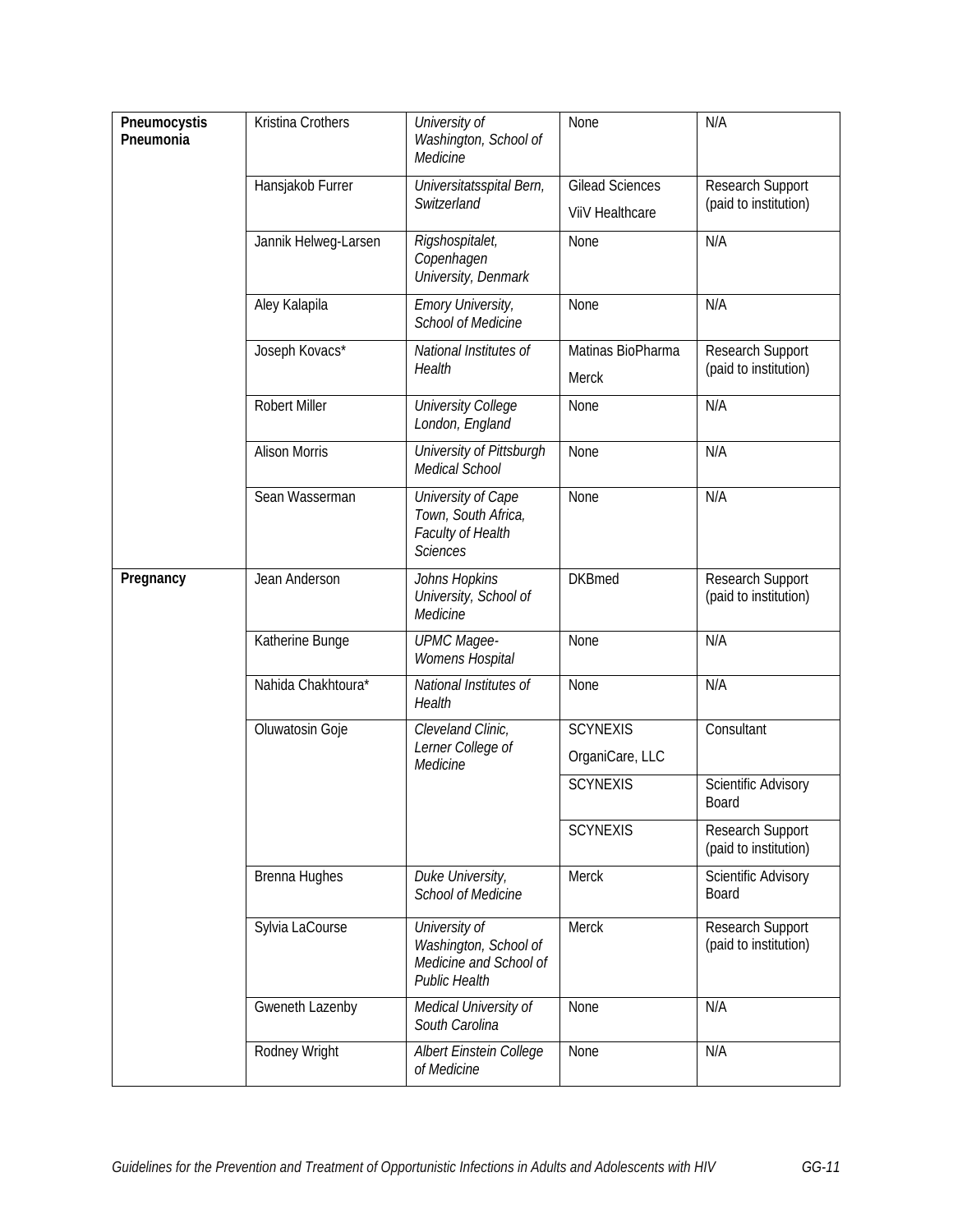| <b>Syphilis</b>      | Laura Bachmann      | <b>Centers for Disease</b><br>Control and<br>Prevention; National<br>Center for HIV, Viral<br>Hepatitis, STD and TB<br>Prevention; Division of<br><b>STD Prevention</b> | None                                                 | N/A                                       |
|----------------------|---------------------|-------------------------------------------------------------------------------------------------------------------------------------------------------------------------|------------------------------------------------------|-------------------------------------------|
|                      | Khalil Ghanem       | Johns Hopkins<br>University, School of<br>Medicine                                                                                                                      | None                                                 | N/A                                       |
|                      | Lisa Hollier        | Baylor College of<br>Medicine                                                                                                                                           | None                                                 | N/A                                       |
|                      | Edward W. Hook      | The University of<br>Alabama at<br>Birmingham, School of<br>Medicine                                                                                                    | Visby Medical                                        | Scientific Advisory<br>Board              |
|                      | Arlene Sena         | The University of North<br>Carolina at Chapel Hill,<br><b>School of Medicine</b>                                                                                        | None                                                 | N/A                                       |
|                      | <b>Brad Stoner</b>  | <b>Washington University</b><br>School of Medicine in<br>St. Louis                                                                                                      | None                                                 | N/A                                       |
|                      | Kimberly Workowski* | <b>Emory University,</b><br>School of Medicine                                                                                                                          | None                                                 | N/A                                       |
| Toxoplasma<br>gondii | Sarita Boyd         | U.S. Food and Drug<br>Administration                                                                                                                                    | None                                                 | N/A                                       |
|                      | Joseph Kovacs*      | National Institutes of<br>Health                                                                                                                                        | Matinas BioPharma<br>Merck                           | Research Support<br>(paid to institution) |
|                      | Janaki Kuruppu      | National Institutes of<br>Health                                                                                                                                        | None                                                 | N/A                                       |
|                      | Leon Lai            | MedStar Washington<br><b>Hospital Center</b>                                                                                                                            | None                                                 | N/A                                       |
|                      | Jose M. Miro        | Hospital Clinic-<br>IDIBAPS, University of<br>Barcelona, Spain                                                                                                          | None                                                 | N/A                                       |
|                      | Daniel Podzamczer   | Fight AIDS and<br><b>Infectious Diseases</b><br>Foundation, Hospital<br>Germans Trias i Pujol,<br>Badalona, Spain                                                       | Janssen<br><b>Gilead Sciences</b><br>ViiV Healthcare | Consultant                                |
|                      |                     |                                                                                                                                                                         | <b>Gilead Sciences</b><br><b>MSD</b>                 | Research Support<br>(paid to institution) |
|                      | Bryan R. Smith      | National Institutes of<br>Health                                                                                                                                        | None                                                 | N/A                                       |

**Key:** \* = Section Group Lead